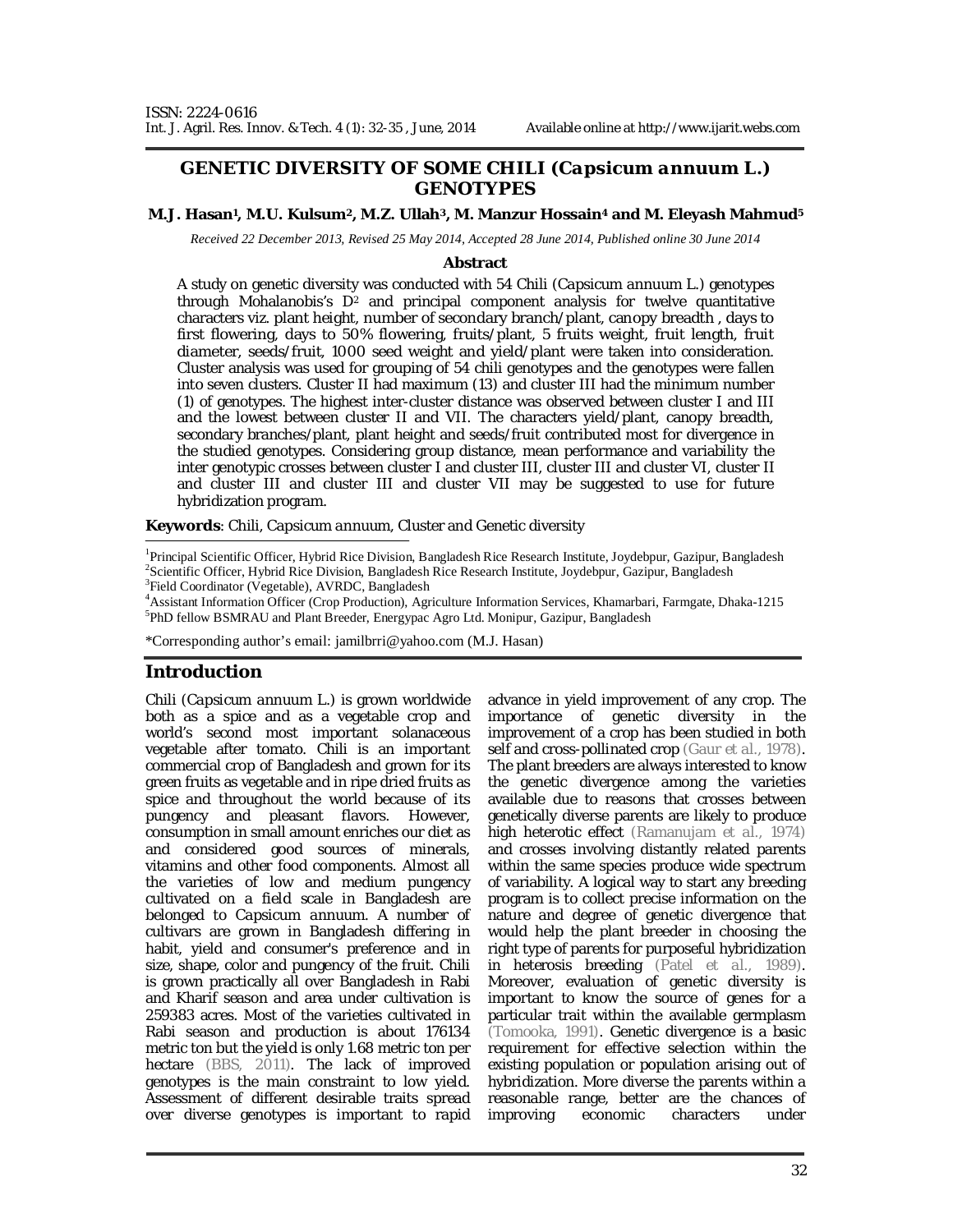consideration in the offspring. Mohalanobis's D<sup>2</sup> statistic of multivariate analysis is recognized as a powerful tool in quantifying the degree of genetic divergence among the populations. Therefore, the present study was undertaken to assess the genetic diversity in 54 genotypes of chili and to identify suitable donors for a successful breeding program in this crop. Farhad *et al.* (2010) and Dutonde *et al.* (2008) have also been conducted similar studies in chili.

# **Materials and Methods**

The experiment was conducted at Research and Development Farm of Energypac Agro Ltd., during Rabi season of 2011-12. The experimental farm is located at Monipur, about 20 km away from Gazipur chowrasta having 24.00° N latitude and 90.25° E longitude with an elevation of 8.4 meter from the sea level. A total 54 genotypes of chili (*Capsicum annuum* L.), collected from Bangabandhu Sheikh Mujibur Rahman Agricultural University (BSMRAU), local and exotic sources were included in this study. The experiment was laid out in Randomized Block Design with three replications having plot size of 4.0 sq m providing a spacing of  $60 \times 40$  cm in 1 m wide bed. Manures and fertilizers were applied as per recommended dose. Seeds were sown on November, 2011 in separate plots. The seedling emerged 9-12 days after sowing. Thirty five days old seedlings were transplanted in the experimental plot. Weeding was done as and when necessary to keep the crop free from weeds. Irrigation was given to the plants when necessary. Data on plant height (cm), number of secondary

branch/plant, canopy breadth (cm), days to first flowering, days to 50% flowering, fruits/plant, 5 fruits weight (g), fruit length (cm), fruit diameter (cm), seeds/fruit, 1000 seed weight (g) and yield/plant (g) were recorded on individual plant basis from the 10 plants selected at random per plot. Mean data of each character was subjected to multivariate analysis viz. Principal Coordinate Analysis (PCO) Principal Component Analysis (PCA), Cluster Analysis and Canonical Variate Analysis using GENSTAT5 (Digby *et al.,* 1989; Jager *et al.,* 1983) program in computer.

## **Results and Discussion**

The computations from distance matrix gave non-hierarchical clustering among 54 chili genotypes and grouped them into seven clusters (Table 1). Cluster II contained the highest number of chili genotypes (thirteen), followed by cluster I constituted by ten chili genotypes. Cluster III was composed of single genotype BSMRAU Sel-7 indicated that this genotype is totally different from other genotypes used in this study. Cluster IV, VI and VII constituted of nine genotypes each. Cluster V comprises of three chili genotypes.

Karad *et al.* (2002) reported eight clusters with 40 genotypes. Manju and Sreelathakumary (2004) reported six clusters with 32 accessions. Senapati *et al.* (2003) reported six clusters in 20 diverse genotypes of chili and Amarul Junior *et al.* (2005) reported eight distinct grouped in 50 accessions of chili.

|              | Cluster no. No. of Genotypes                      | Number of<br>population | Chili genotypes                                                                                                                                                                 |
|--------------|---------------------------------------------------|-------------------------|---------------------------------------------------------------------------------------------------------------------------------------------------------------------------------|
|              | 3, 10, 21, 33, 39, 41, 42,<br>50, 51, 54          | 10                      | Premium LT, BSMRAU Sel-1, Bindu, BSMRAU<br>BSMRAU Sel-26, BSMRAU Sel-28,<br>Sel-20.<br>BSMRAU Sel-29, Fire Cracker, PP-7, PP-10                                                 |
| п            | 5, 6, 7, 8, 15, 17, 20, 25,<br>35, 43, 47, 48, 52 | 13                      | Premium short, Sonic, RK-219, Hot Pepper 86235,<br>BSMRAU Sel-6, BSMRAU Sel-8, Sonic Super,<br>BSMRAU Sel-13, BSMRAU Sel-22, BSMRAU Sel-<br>30, Fire Volcano, , HPCT-1946, PP-8 |
| $\mathbf{H}$ | 16                                                |                         | <b>BSMRAU Sel-7</b>                                                                                                                                                             |
| IV           | 19, 22, 26, 29, 31, 32, 37,<br>40, 46             | 9                       | OP-collection, BSMRAU Sel-10, BSMRAU Sel-14,<br>BSMRAU Sel-18, BSMRAU Sel-19,<br>Bindu-2.<br>BSMRAU Sel-24, BSMRAU Sel-27, Bindu-3                                              |
| $\vee$       | 2, 27, 45                                         | 3                       | HPCT-1947, BSMRAU Sel-15, BSMRAU Sel-32                                                                                                                                         |
| VI           | 1, 4, 9, 23, 34, 38, 44, 49,<br>53                | 9                       | PP 4651, Premium Iong, HP86235, BSMRAU Sel-<br>11, BSMRAU Sel-21, BSMRAU Sel-25, BSMRAU<br>Sel-31, RK-221, PP-9                                                                 |
| VII          | 11, 12, 13, 14, 18, 24, 28,<br>30, 36             | 9                       | BSMRAU Sel-2, BSMRAU Sel-3, BSMRAU Sel-4,<br>BSMRAU Sel-5, BSMRAU Sel-9, BSMRAU Sel-12,<br>BSMRAU Sel-16, BSMRAU Sel-17, BSMRAU Sel-23                                          |

Table1. Distribution of 54 Chili genotypes in different clusters grown in Rabi season of 2011-12

Intra (bold) and inter cluster distances shown in Table 2. The inter-cluster distances were larger than the intra cluster distances. The inter-cluster distance was maximum between clusters I and III

(28.820) indicating wide genetic diversity between these two clusters followed by the distance between cluster III and VI (24.738), cluster II and cluster III (21.415) and cluster III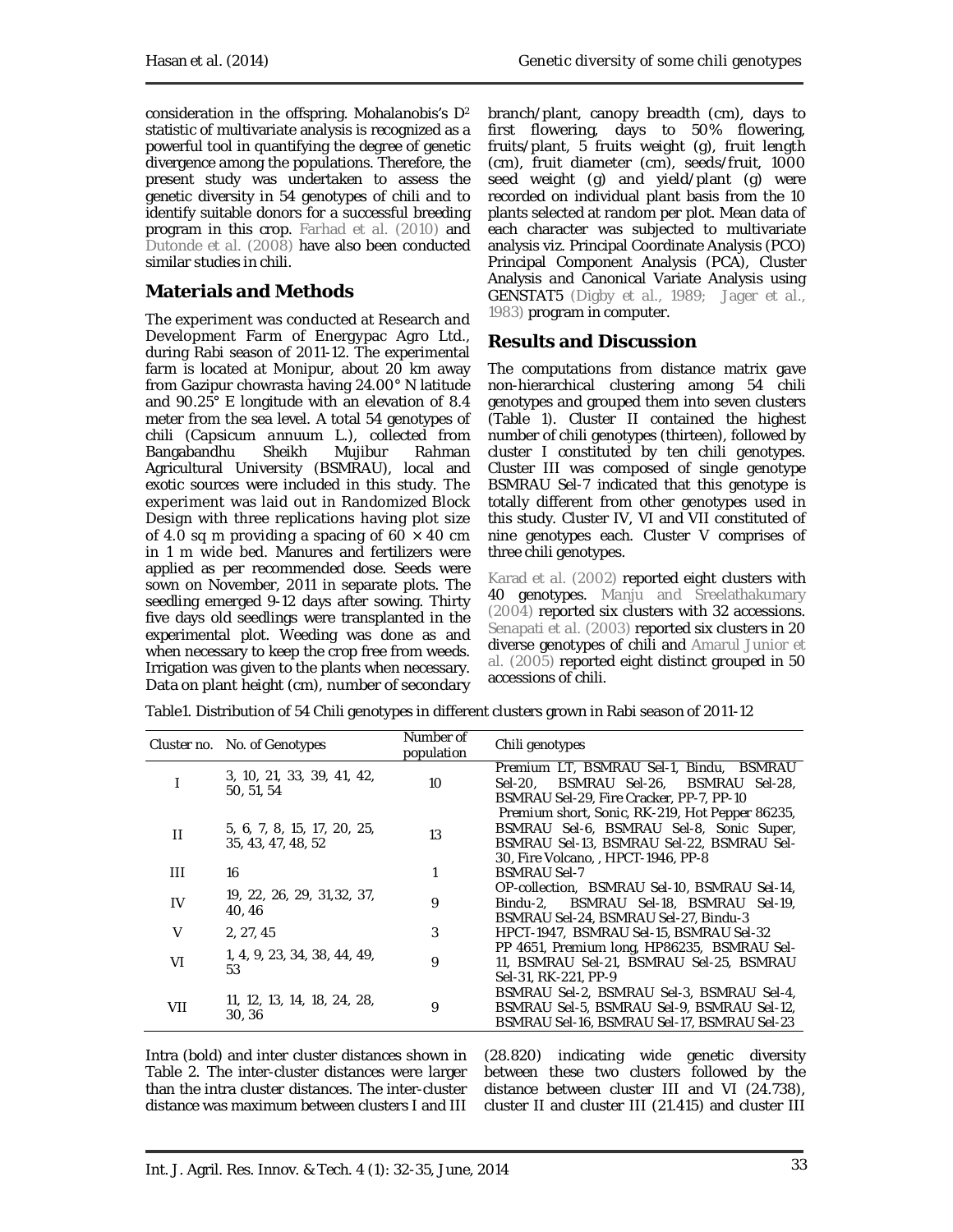and cluster VII (18.351). Genotypes from these four clusters if involve in hybridization may occur a wide spectrum of segregating population as genetic diversity is very distinct among the groups. The selection of diverge genotype from cluster would produce a broad spectrum of variability for morphological and quality traits studied which may enable further selection and improvement.

| <b>Clusters</b> |       |       | ПI     | IV     |        | V١     | VII    |  |
|-----------------|-------|-------|--------|--------|--------|--------|--------|--|
|                 | 1.056 | 7.917 | 28.820 | 16.541 | 13.828 | 4.492  | 10.975 |  |
|                 |       | 0.837 | 21.415 | 8.875  | 7.282  | 3.830  | 3.760  |  |
| Ш               |       |       | 0.000  | 13.257 | 17.936 | 24.738 | 18.351 |  |
| IV              |       |       |        | 0.485  | 6.287  | 12.364 | 6.011  |  |
|                 |       |       |        |        | 0.827  | 9.758  | 5.800  |  |
| V١              |       |       |        |        |        | 0.929  | 6.779  |  |
| VII             |       |       |        |        |        |        | 0.622  |  |

Table 2. Intra (bold) and inter cluster distances (D<sup>2</sup>) for 54 chili genotypes

The minimum inter-cluster distance was observed between cluster II and cluster VII (3.760) followed by cluster II and cluster VI (3.830) and cluster I and cluster VI (4.492) indicating that the genotypes of these clusters were genetically close. Cluster mean value of 12 different characters shown in Table 3. Difference in cluster means existed for almost all the characters studied. Highest mean value for plant<br>height (cm), number of secondary secondary branch/plant, canopy breadth (cm), fruits/plant, 5 fruits weight (g), fruit length (cm), seeds/fruit and yield/plant (g)was observed in cluster III that means the genotype

fallen in cluster III having the genetic potentiality to contribute better for yield maximization of chili genotypes. Cluster  $\check{V}$  possessed genotypes with maximum number of fruits coupled with dwarf plant stature and earliness indicating selection of genotypes from these cluster for future chili breeding program have positive impact for short plant type, earliness and number of fruits. Cluster I had the genotypes that showed lowest mean value for almost all the characters studied indicating selection of genotypes from these cluster for future chili breeding program have no positive impact except for dwarfness.

|  | Table 3. Cluster mean values of 12 different characters of 54 Chili genotypes |  |  |  |  |  |  |
|--|-------------------------------------------------------------------------------|--|--|--|--|--|--|
|--|-------------------------------------------------------------------------------|--|--|--|--|--|--|

| Characters               |       |       | Ш    | IV     | V      | VI    | VII    |
|--------------------------|-------|-------|------|--------|--------|-------|--------|
| Plant height (cm)        | 77.8  | 87    | 100  | 87.8   | 85     | 85.8  | 85.1   |
| Secondary branches/plant |       | 9.8   | 12   | 9.6    | 8.7    | 8.1   |        |
| Canopy breadth (cm)      | 51.2  | 65.3  | 100  | 63.1   | 80     | 62.8  | 65.7   |
| Days to first flowering  | 83.1  | 85.3  | 75   | 81.6   | 74.7   | 86.1  | 80.7   |
| Days to 50% flowering    | 90.2  | 93.3  | 83   | 89.9   | 82.7   | 93.7  | 88.4   |
| Fruits/plant             | 105.7 | 217.1 | 404  | 382    | 538    | 196.4 | 264.4  |
| 5 fruits weight (g)      | 16.4  | 20.8  | 25   | 19.8   | 10.7   | 16.6  | 20     |
| Fruit length (cm)        | 5.6   | 6.6   | 7.6  | 6.4    | 6.4    | 7.1   | 7.1    |
| Fruit diameter (cm)      | 1.1   | 1.4   | 1.3  | 1.3    | 0.8    | 1.1   | 1.3    |
| Seeds/fruit              | 49.8  | 53.8  | 82   | 55.2   | 49.3   | 50.9  | 53.4   |
| 1000 seed weight (g)     | 3.8   | 3.8   | 3.7  | 3.8    | 3.8    | 3.8   | 3.8    |
| Yield/plant (g)          | 334.1 | 829   | 2210 | 1413.6 | 1125.7 | 595.6 | 1023.6 |
|                          |       |       |      |        |        |       |        |

Relative contribution towards divergence presented in Table 4. Vector-1 and Vector-2 values were obtained from principal component analysis. In first axis Vector-1, all the studied characters had positive impact towards divergence except fruits/plant. In Vcetor-1 the important characters responsible for divergence in the major axis of differentiation were 5 fruits weight (0.4587), plant height (0.3737), fruit diameter (0.3476) and seeds/fruit (0.3437). In vector-2, fruits/plant (0.4653), yield/plant

(0.4255) canopy breadth (0.3122), secondary branches/plant (0.2277) and plant height (0.1315) had better positive impact towards divergence. The character that showed positive value in both Vectors contributed most towards divergence. That means yield/plant, canopy breadth, secondary branches/plant, plant height and seeds/fruit contributed most for divergence in the studied genotypes. Present findings are accordance with the findings of Mubarak Begum (2002) and Prabhudeva (2003).